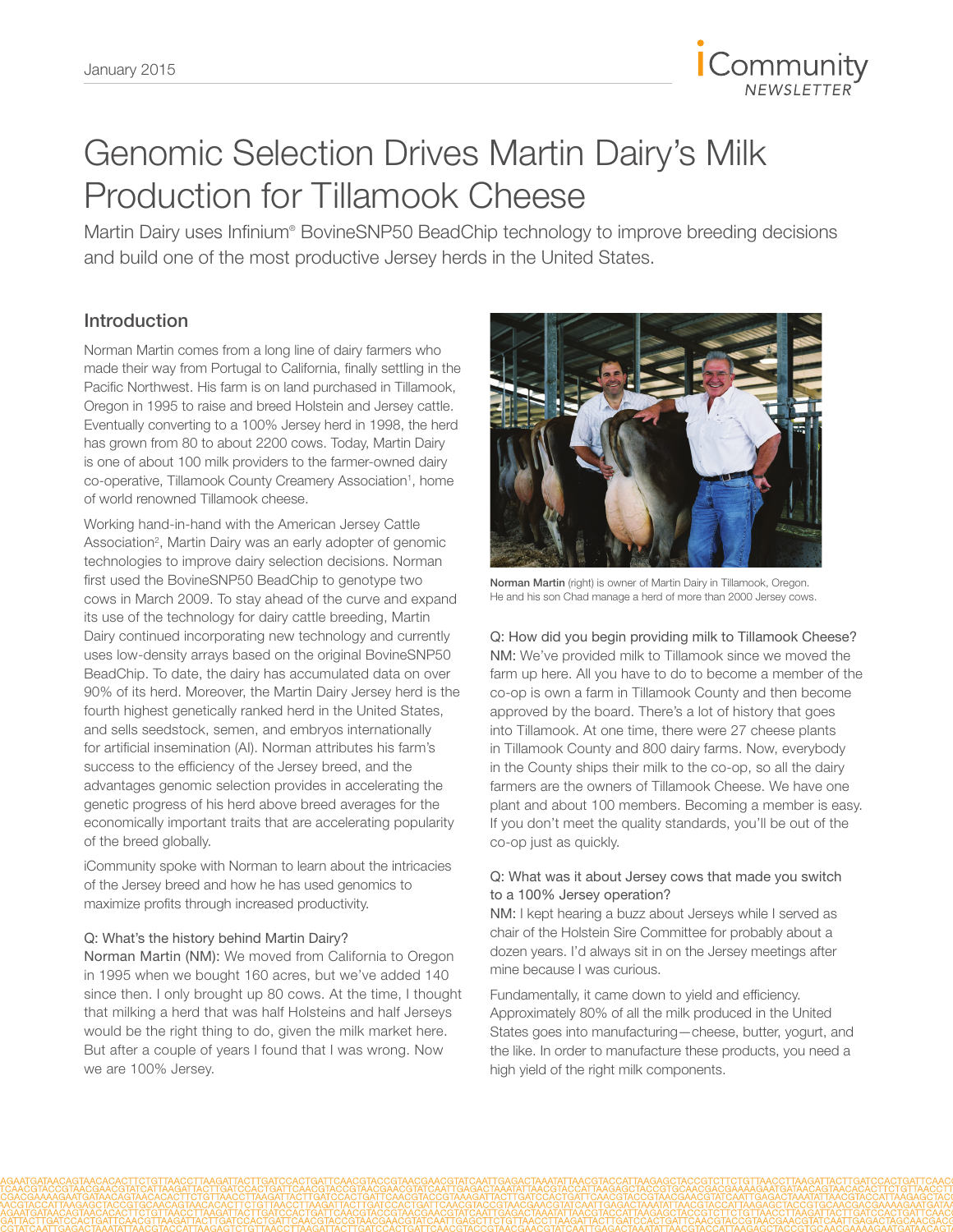For Tillamook Cheese, our vats are 50,000 pounds. If you fill them with Jersey versus Holstein milk, you end up with 1000 pounds more cheese. When you're processing 28 vats a day, that's 28,000 pounds more cheese at the end of 24 hours for the same amount of time and money. Because they offer a higher yield of the right components, Jersey cows enable us to have a more efficient operation.

"Because they offer a higher yield of the right components, Jersey cows enable us to have a more efficient operation."

### Q: When did you begin using genomic selection tools in your breeding program?

NM: Whenever new technologies come along, I usually get right on them within a short period. It's part my personality, and part surviving in the business world. If you want to stay ahead of the game, you better get on the train quickly.

We did some of the initial genotyping work in late 2007 using some of the first tools, such as microsatellite analysis. Then we took the whole-genome approach and did preliminary testing with the 3K chip. Our first official genomic evaluations for Jerseys were in January 2009 and the first 2 females were genotyped from hair samples in March 2009 using the BovineSNP50 BeadChip. Their first genomic evaluations were produced in April 2009. These 2 cows now have more than 50 combined progeny, 9 sons in AI, and more than 1300 combined grandchildren.

We currently use low-density array systems with content based on the original BovineSNP50 BeadChip. To date, 1991 Jersey males have been genotyped by Martin Dairy, including 85 fourth generation- and 13 fifth generation-bulls. Ninety-four of our bulls have gone to national studs and entered into AI service, with over 10,455 registered Jerseys being sired by a bull originating from our herd.

"We currently use low-density array systems with content based on the original BovineSNP50 BeadChip."

# Q: How do genomics tools integrate with the new reproductive technologies that you are using to enhance the genetic value of your herd?

NM: We have been using embryo transfer in our cows with the highest genetic value for several years, so we have higher genomic level calves coming through. We genotype all of

our heifers and use a genetic merit measurement called a P-Level to select which will enter our sex-sorted AI breeding. We breed about 60 heifers each month, with those having  $a P > 7$  (on a 0–9 scale) bred with sex-sorted semen. These heifers rank in the top 20% of the Jersey breed. Breeding with sex-sorted semen means that we try to breed more females out of the high-level heifers, creating cows with even higher genetic values. With genotyping, we're now able to identify young sires that have higher genetic levels and use those in our next generation with even more confidence than before.

# Q: What traits are you selecting for with genomics tools? NM: Money is the main trait. I select for cows that will wear well and produce many pounds of liquid cheese that I can ship to the plant. We have many cows that stay around here until they're 8 or 9 years of age and then all of a sudden they get to where they can't compete anymore.

Also, feed efficiency is important to everybody in the dairy business. Feed is our biggest operating cost, and the Jersey breed is the smallest breed. So if you want to look at it as food per pound of cow versus how many pounds of cheese produced, Jerseys are number one in the world.

"With genotyping, we're now able to identify young sires that have higher genetic levels and use those in our next generation with even more confidence than before."

# Q: Who does the data analysis and how is it integrated with the phenotype information?

NM: The American Jersey Cattle Association, which I'm so proud to be a part of, provides us with all these tools. I'll go through the different AI studs when new bulls come through. I look at their genotypes and pedigrees, make decisions on which ones I want to use, and then I'll send a list of heifers that I'm breeding every month to the Jersey Association and the 15 or 20 bulls that I plan on using. They send me a list back with three different choices, and I make the final decision among the three. Because I run two different groups at a time, I end up with six choices.

It's the genotype that gives me all the information to make breeding decisions and manage inbreeding, which is always an issue. My system gives me all these choices. If I use bull #1, I get this, if I use bull #2 I get that, and if I use bull #3 I get something else entirely, and I make decisions from there. The resulting genetic evaluation uses phenotypic data along with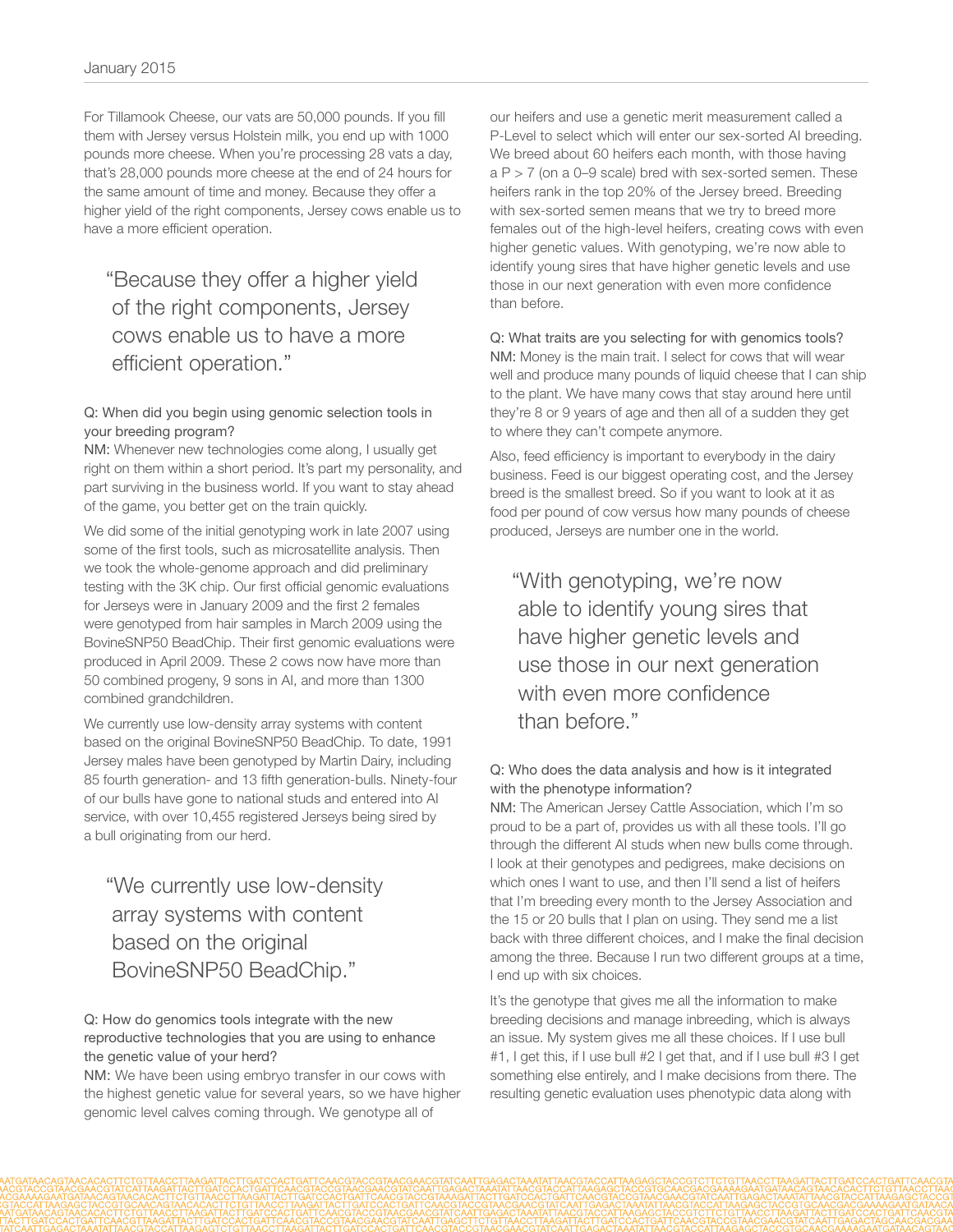the genomic information. So it's an integrated product in the end when you get a breeding value.

Q: What is the value for you in comparing your herd with other herds or the entire US Jersey population? NM: Like anything else, everybody wants the gold medal. I've always been that way. If someone has a car that can go 200 mph, I want mine to be able to do 202 mph. That's what it's like in the dairy business—production and stayability of cows is where money comes from and that's the reason we're in business.

"Now, because of the genetic information that I have, my son Chad and I can confidently determine that a highly rated genomic young sire is equivalent to a proven sire and we don't have to wait."

Q: As a past board member of the Jersey Association, can you talk about the Association's leadership role in the implementation of genomics to Jersey genetic evaluation? NM: The Association has always been on the cutting edge. But if you'd asked me some of these same questions 40 years ago, I'd have told you that the Jersey breed would likely not be here now. Best I can tell, it's probably without a doubt the fastest growing dairy breed in the world.

A lot of people in the right places have made good decisions about where the breed should go. We've seen other breeds, for instance Guernsey dairy cattle, go from being one of the leading breeds in the United States in the 1940s to now being on the "watch" list of The Livestock Conservancy<sup>3</sup>.

# Q: How much is the genomic data on these young bulls driving the process of selling them into AI now?

NM: Genomic data influences AI decisions more every day. I really believe that. There's always some hesitation when these new things come along, but I'm full bore into it. When most people buy their semen, they are looking at the genomic level of that bull. Everybody has different ways of mating cows; some are more concerned about udders while some might be concerned about feet and legs so selection processes differ as well. About 95% of the bulls that are even being considered for sampling at this point are genotyped. So it's a major driver.

In the early days of genomic testing, I would only use sires that were 'proven sires' based on the production performance of their offspring. That was true even though the genetics were giving me a clear indication of their value. Now, because of the genetic information that I have, my son Chad and I can confidently determine that a highly rated genomic young sire is equivalent to a proven sire and we don't have to wait.

# Q: How do you keep track of the mating pairs and progeny?

NM: Every day, every cow that is bred or served on that day gets entered into the computer. If someone from an AI organization asked me right now how many cows I have confirmed pregnant to a specific bull, within about 15 seconds I can tell them exactly how many. How many of those are carrying heifers? Again, same answer. The system I use is Dairy Comp 305<sup>4</sup>.

The Jersey Association that maintains all this data and their services are outstanding. I'm always waiting to see what's coming up next. We used to wait a year to get evaluations on cattle, then we got to where we evaluated them every six months, then it was every quarter. When we got down to once a month, I thought 'wow, it isn't going to get any better than this.' Yet, now we're performing evaluations once a week. I don't think we need to go to performing them daily, but I could be wrong.

# Q: What types of reports do you provide when you sell bulls into AI?

NM: We provide the pedigree and everything else there is to know about the animal, and then they run their own genomic tests. It does make us a little money, but it's not a driving force behind our business. We're a commercial dairy operation selling milk to a high profile co-op and cheese label, and that's the first thing we need to be concerned about—providing a high-quality product to our creamery.

"It doesn't take much for a mechanic to get a car to go from 45 mph up to 70 mph, but it takes a fine-tuned, savvy individual to get a car to go from 137 to 141 mph and win the Indy 500. The same is true for genomics and cows."